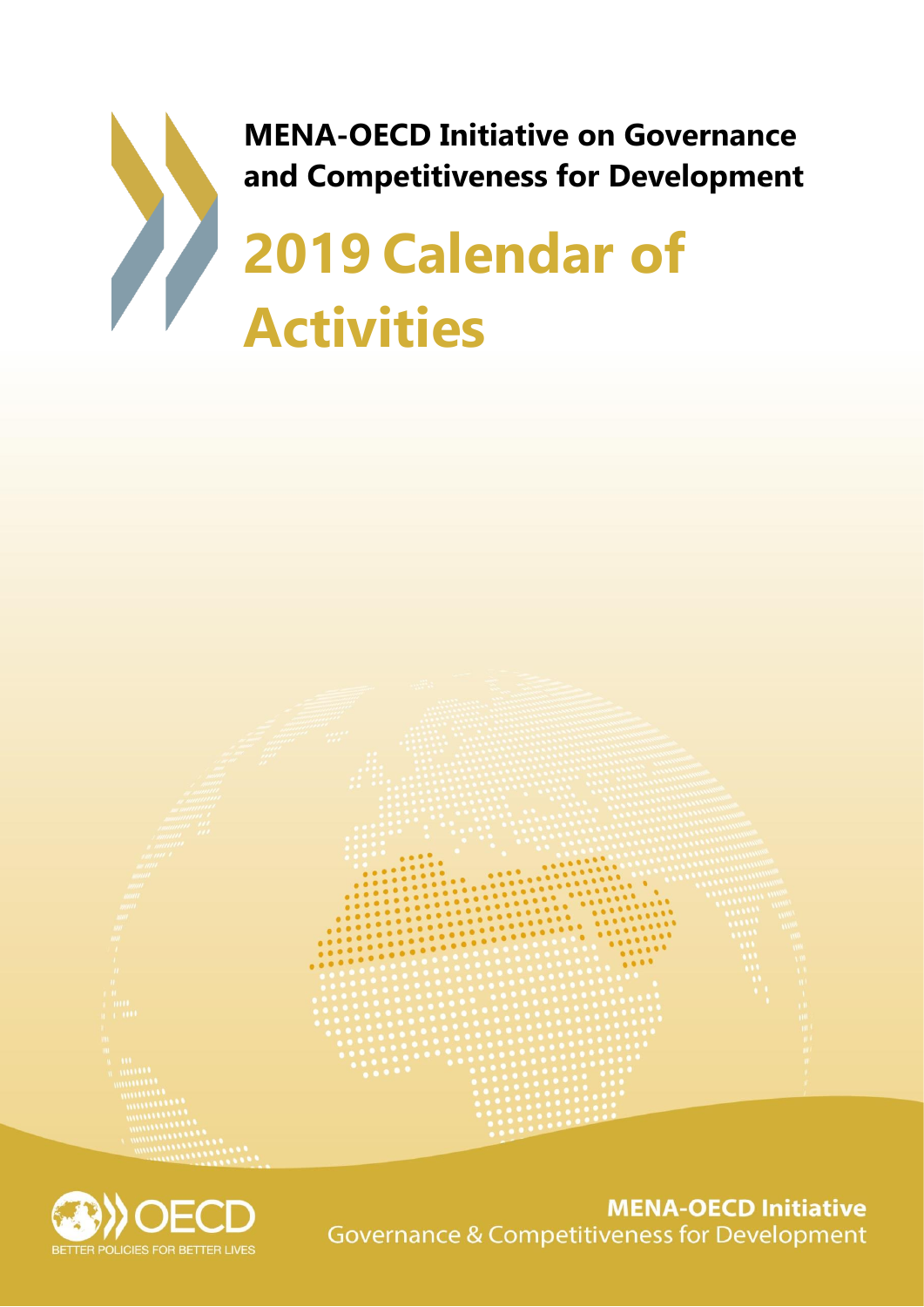## **MENA-OECD Initiative**

| <b>Joint Activities</b>     |                                                                                      |  |
|-----------------------------|--------------------------------------------------------------------------------------|--|
| <b>16 April 2019, Paris</b> | <b>Advisory Board</b>                                                                |  |
| <b>29 May 2019, Paris</b>   | Friends of MENA meeting                                                              |  |
| 18 June 2019, Tunis         | Steering Group meeting - MENA-OECD Days "Partnering for<br><b>Shared Prosperity"</b> |  |
|                             |                                                                                      |  |

## **MENA-OECD Governance Programme**

|                               | <b>Regional Dialogue</b>                                                 |
|-------------------------------|--------------------------------------------------------------------------|
| 28-29 January 2019, Lisbon    | Working Group on Open and Innovative Government                          |
| <b>18 March 2019, Paris</b>   | Working Group on Civil Service and Integrity (Special Session)           |
| 28 March 2019, Lisbon         | Working Group on Regulatory Reform and Rule of Law                       |
| 19 June 2019, Rabat           | OECD - EU Joint High Level Conference on Public Governance in<br>Morocco |
| 1 July 2019, Tunis (TBC)      | Women in Government Platform                                             |
| 18-19 July 2019, Caserta      | <b>MENA Senior Budget Officials Network (MENA-SBO)</b>                   |
| November 2019 (TBC)           | <b>Public Procurement Network</b>                                        |
| November 2019, Amman<br>(TBC) | 3rd regional conference on Youth in Public Life                          |

| <b>Projects</b>                          |                                                                                                                     |  |
|------------------------------------------|---------------------------------------------------------------------------------------------------------------------|--|
| 30 January 2019, Tunis                   | Workshop on the elaboration of an access to information guide<br>for public officials                               |  |
| 5 February 2019, Tunis                   | Stocktaking meeting between stakeholders of the project "Good<br>Governance and Anti-Corruption in Tunisia"         |  |
| 6-7 February 2019, Tunis                 | Workshop on risk-based approach to improve public procurement<br>in Tunisian public institutions                    |  |
| 10 February 2019, Dubai                  | <b>Platform on Risk Management</b>                                                                                  |  |
| 19-21 February 2019, Abu<br><b>Dhabi</b> | Inception mission: Support to the implementation of Good<br>Regulatory Practice in Abu Dhabi's Department of Health |  |
| 20 February 2019, Beirut                 | Civil Society consultation on Access to Information                                                                 |  |
| 11-12 March 2019, Tunis                  | Workshop to strengthen the role of governance units in<br>promoting good governance and integrity                   |  |
| 13 March 2019, Rabat                     | International Morocco OECD Conference on Open Government<br>and Access to Information                               |  |
| 15 March 2019, Tunis                     | National conference launching the risk management strategy in<br>public procurement                                 |  |
| 17 March 2019, Amman                     | High-level launch of Jordan's 4 <sup>th</sup> OGP National Action Plan                                              |  |
| <b>18 March 2019, Amman</b>              | Workshop with Yemen judicial stakeholders                                                                           |  |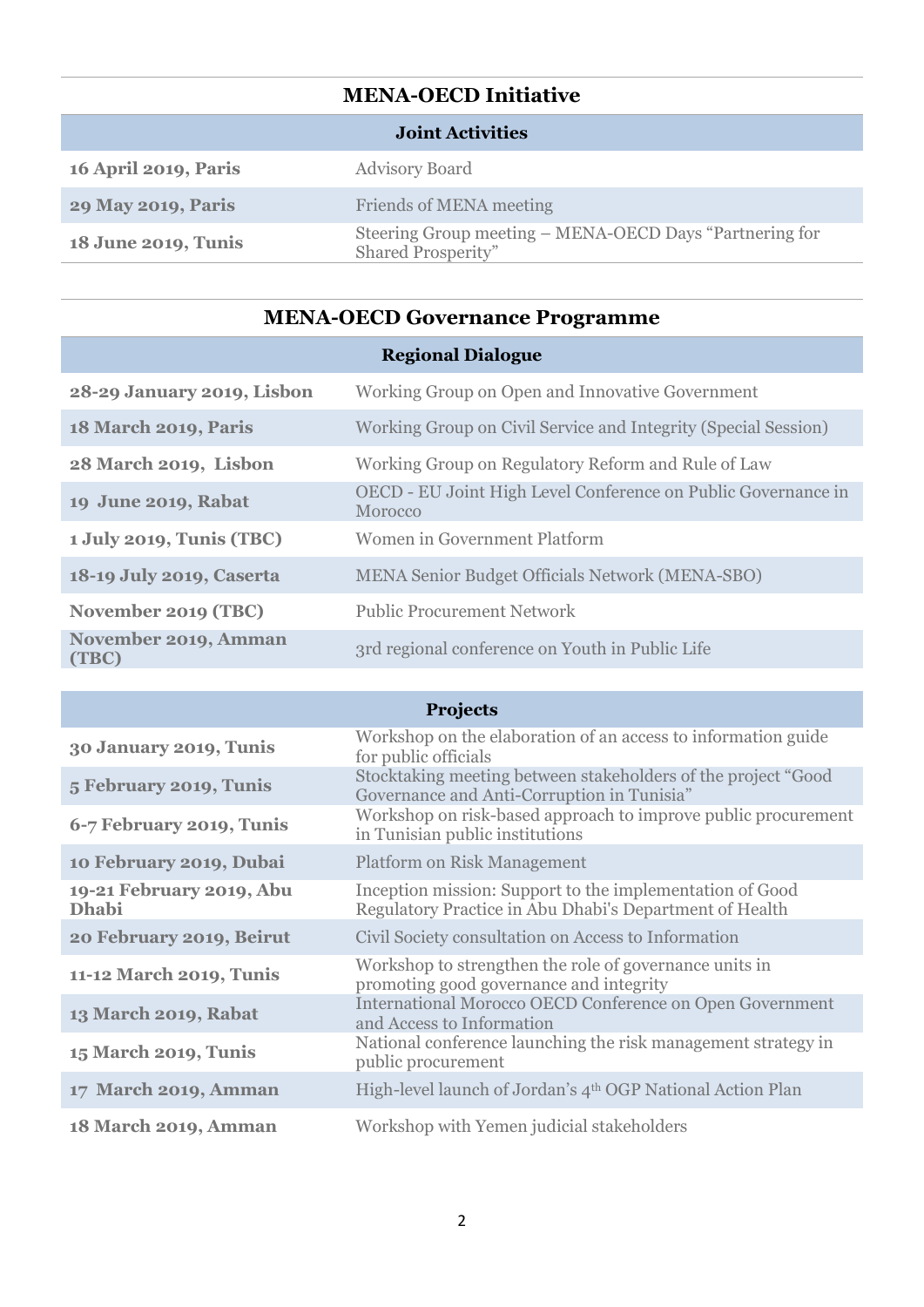| 18-19 March 2019, Tunis                                  | Advisory and Public Consultation sessions - MENA Transition<br>Fund: "Towards inclusive growth: promoting women in<br>Parliaments and policy-making in Tunisia" |
|----------------------------------------------------------|-----------------------------------------------------------------------------------------------------------------------------------------------------------------|
| 25 March 2019, Tunis                                     | National conference to improve citizen-public service interface at<br>the local level                                                                           |
| 27 March 2019, Amman                                     | Workshop to validate the main findings and recommendations for<br>the Open Government at the Local Level review of Jordan                                       |
| <b>28 March 2019, Tunis</b>                              | National conference presenting the guide on access to<br>information for public officials                                                                       |
| 1 April 2019, Ramallah                                   | Ministerial Roundtable on SDG Implementation                                                                                                                    |
| 1-2 April 2019, Tunis                                    | Training on access to information for the deconcentrated<br>administrations of Nabeul and Zaghouan                                                              |
| 1-12 April 2019, Paris                                   | Workshops with the ADAA to discuss draft indicators to measure<br>Vision 2030 of the Kingdom of Saudi Arabia                                                    |
| 24-25 April 2019, Abu Dhabi                              | Expert mission + workshop: Support to the implementation of<br>good regulatory practice in Abu Dhabi's Department of Health                                     |
| 25-26 April 2019, Tangier                                | Workshop on the modernisation of local administration                                                                                                           |
| 25 April, La Valetta                                     | Sommet des Deux Rives: Malta Forum on Youth, Education and<br>Mobility                                                                                          |
| 27 April 2019, Cairo                                     | Expert Panel Meeting on the Egyptian Court of Cassation Reform<br><b>Measures</b>                                                                               |
| 29 April - 2 May 2019, Riyadh                            | Workshops with the ADAA to discuss draft indicators to measure<br>Vision 2030 of the Kingdom of Saudi Arabia - continuation                                     |
| 29 April 2019, Amman                                     | Local Youth Ambassadors Programme kick-off event                                                                                                                |
| 14-15 May 2019, Algiers                                  | Presentation of the Draft Public Procurement Review of Algeria                                                                                                  |
| June 2019, Tunis                                         | Launching conference of citizen charters                                                                                                                        |
| 10-13 June 2019, Hammamet                                | Workshop on local youth participation (MedUni)                                                                                                                  |
| 17-18 June 2019, Paris                                   | Workshop with the ADAA to discuss topics related to<br>performance management in the Kingdom of Saudi Arabia.                                                   |
| 17-19 June 2019, Tunis                                   | Steering Group Meeting of the MENA-OECD Initiative on<br>Governance and Competitiveness & MENA Days                                                             |
| 20 June 2019, Tunis                                      | Workshop on mobile communication                                                                                                                                |
| 24-28 June 2019, Rome                                    | Study Visit - MENA Transition Fund: "Towards inclusive growth:<br>promoting women in Parliaments and policy-making in Tunisia"                                  |
| 24 June 2019, Beirut                                     | Launching Conference of the Lebanon-OECD Cooperation                                                                                                            |
| 25 June 2019, Beirut                                     | Consultation Session on the draft national action plan on access<br>to information                                                                              |
| 25-26 June 2019, Beirut                                  | Fact finding mission on Digital Government                                                                                                                      |
| 24-27 June 2019, Kuwait                                  | Training of public procurement officials – Public Procurement in<br><b>MENA Countries, IMF Training Centre</b>                                                  |
| <b>June 26 2019 (TBC), Amman</b>                         | Workshop – Leveraging public communication towards a more<br>open government in Jordan                                                                          |
| June – September 2019, Tunis<br>and selected regions     | Public consultations on the access and user-friendliness of the<br>online public procurement platform "TUNEPS"                                                  |
| July 2019, Tunis                                         | Stocktaking and coordination meeting of project stakeholders                                                                                                    |
| <b>July-November 2019, Tunis</b><br>and selected regions | Training program for governance units                                                                                                                           |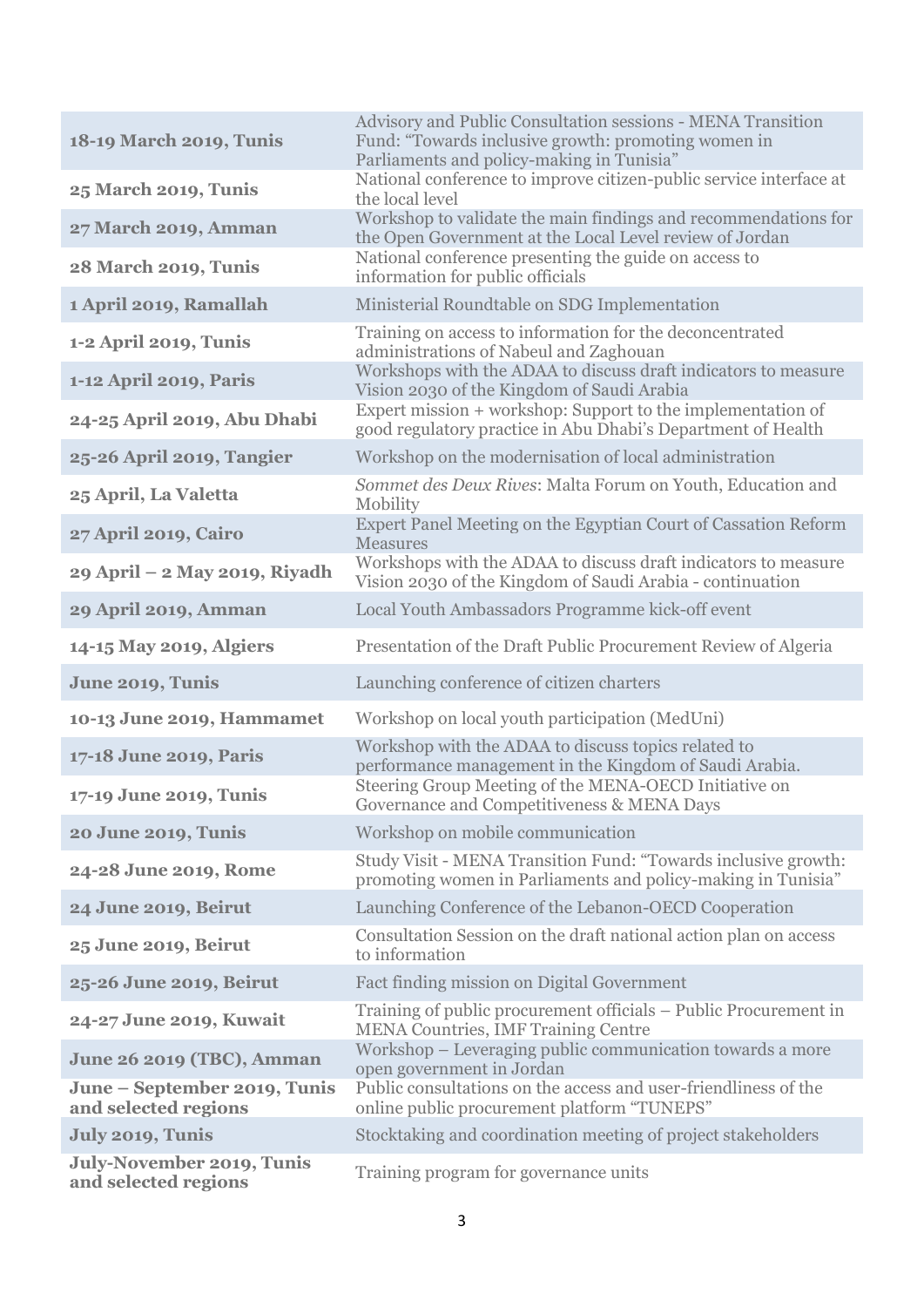| July - December 2019, Tunis                                     | Training program for inspectors                                                                                                                                |
|-----------------------------------------------------------------|----------------------------------------------------------------------------------------------------------------------------------------------------------------|
| July - September 2019, Tunis                                    | Training program for controllers                                                                                                                               |
| 2 July 2019, Salé (Morocco)                                     | Workshop on youth participation at local level                                                                                                                 |
| 3 July 2019, Rabat                                              | Training for the Open Government Implementation Committee                                                                                                      |
| 3 July 2019, Cairo                                              | Conference on Making Reform Happen                                                                                                                             |
| 5-6 July 2019 (TBC), Amman                                      | 1st training workshop- Local Youth Ambassadors Programme                                                                                                       |
| 18-19 July 2019, Caserta                                        | MENA Senior Budget Officials (MENA-SBO) Network -<br>Budgeting for Societal Outcomes: Gender, Youth and SDGs<br><b>Budgeting</b>                               |
| July 2019 (TBC), Jordan                                         | Meet your Government Official meetings across 12 governorates<br>in Jordan and Petra-Local Youth Ambassadors Programme                                         |
| July 2019 (TBC), Rabat                                          | Workshop - Vers l'élaboration d'un guide sur la communication<br>publique au Maroc                                                                             |
| 16 August, Lugano                                               | Middle East Mediterranean Summer Summit workshop                                                                                                               |
| September 2019, Rabat                                           | Peer-review on the implementation of the OG OECD<br>recommendation                                                                                             |
| September 2019, Rabat                                           | Launching of the publication "modernization of local<br>administration in the region of Tanger-Tetouan-AlHoceima"                                              |
| September 2019 (TBC),<br>Jordan                                 | Active citizenship camps at local level - Local Youth Ambassadors<br>Programme                                                                                 |
| September – December 2019,<br><b>Tunis and selected regions</b> | Training program for advisors of the BFPME on SMEs'<br>development                                                                                             |
| September 2019 (TBC),<br><b>Amman</b>                           | High-level launch of the "Citizen Voice: Enhancing Open<br>Government through Effective Public Communication and Strong<br>Media Ecosystems" project in Jordan |
| 28 September 2019, Rabat<br>(TBC)                               | Workshop in the framework of the international access to<br>information day                                                                                    |
| September 2019 (TBC), Beirut                                    | Towards a Road map for Public Communications in Lebanon                                                                                                        |
| October 2019, Béja, Sousse,<br><b>Tozeur</b>                    | Training of CSOs on the monitoring of recommendations of<br>corruption vulnerability scans                                                                     |
| October 2019 (TBC), Amman                                       | Validation workshop of the preliminary findings for the Open<br>Government Scan in Jordan                                                                      |
| October 2019 (TBC), Rabat                                       | Workshop with PMO                                                                                                                                              |
| October 2019 (TBC), Rabat                                       | Workshop on the implementation of the new Moroccan youth<br>strategy                                                                                           |
| November 2019 (TBC),<br>Amman                                   | Peer review on public communications and media in Jordan                                                                                                       |
| November 2019 (TBC),<br><b>Amman</b>                            | Workshop - Launching of the open government at the local level<br>review of Jordan                                                                             |
| November 2019 (TBC), Tunis                                      | Peer review on public communications and media in Tunisia                                                                                                      |
| Oct/Nov 2019, Tunis                                             | Workshop on public communication and peer review                                                                                                               |
| Oct/Nov, Beirut                                                 | Access to Information workshop                                                                                                                                 |
| Oct/Nov 2019, Rabat                                             | Access to Information workshop                                                                                                                                 |
| December 2019, Tunis                                            | National anti-corruption congress                                                                                                                              |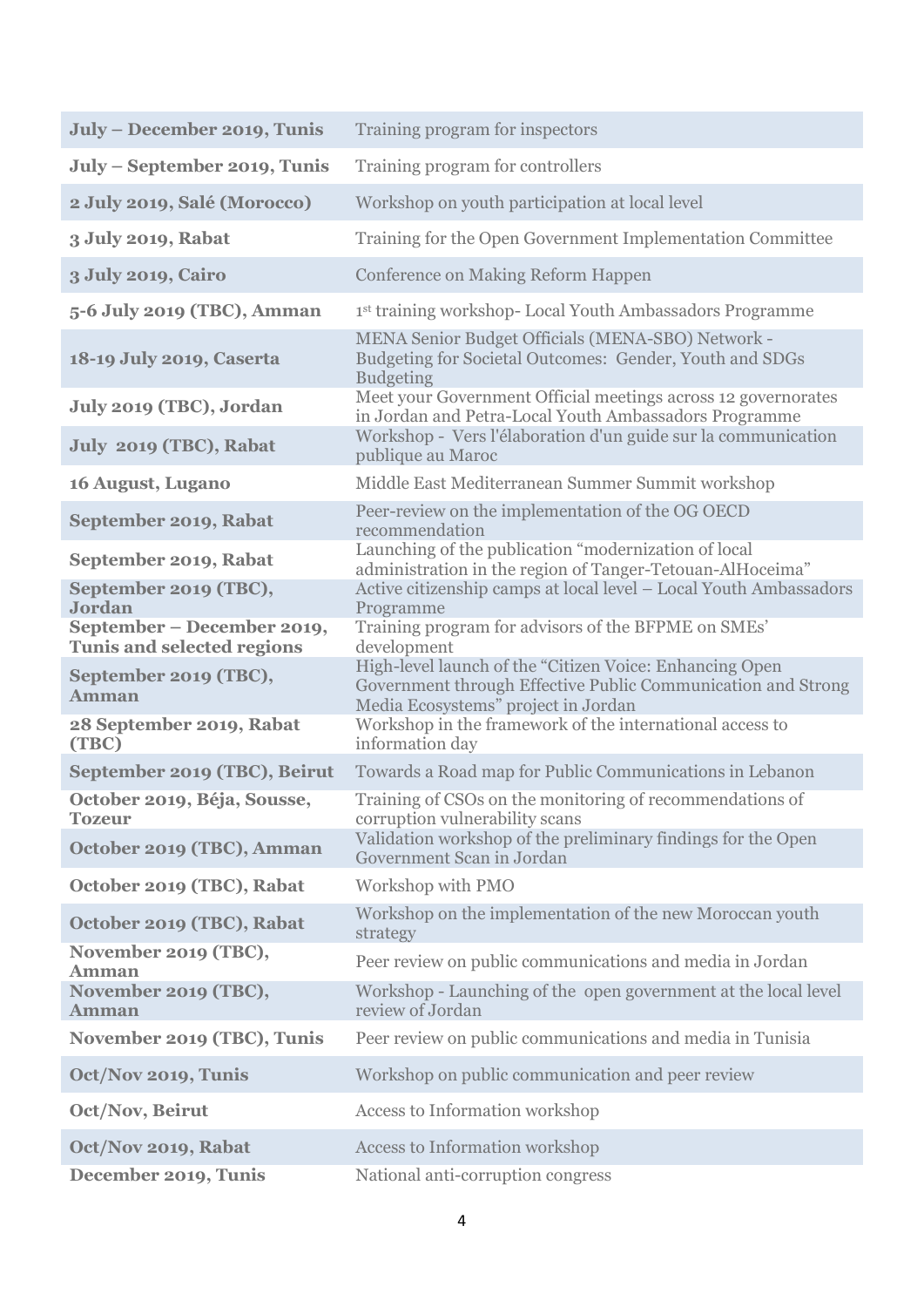| 5 December 2019, Tunis  | Annual Congress of the High Committee for Administrative and<br>Financial Control on audit and control |
|-------------------------|--------------------------------------------------------------------------------------------------------|
| December 2019, Tunis    | Launching conference of a procedural guide for governance units                                        |
| December 2019, Tunis    | Information day on BFPMEs accompanying services for newly<br>created SMEs                              |
| December 2019, Tunis    | Stocktaking and coordination meeting of project stakeholders                                           |
| December2019, Tunis     | Training on Access to Information                                                                      |
| Q3-Q4 2019 (TBC), Cairo | High-Level International Conference on the Reform Action Plan<br>of the Egyptian Court of Cassation    |
| Q3-Q4 2019 (TBC), Cairo | High-Level Presentation of the MAPS Engagement on the<br>Implementation of the SDGs in Egypt           |

| <b>MENA-OECD Competitiveness Programme</b> |  |  |
|--------------------------------------------|--|--|
|--------------------------------------------|--|--|

|                                | <b>Regional Dialogue</b>                                                                                                                                                                                                           |
|--------------------------------|------------------------------------------------------------------------------------------------------------------------------------------------------------------------------------------------------------------------------------|
| 24-25 January 2019, Paris      | <b>MENA-OECD Business Advisory Board Youth Platform</b>                                                                                                                                                                            |
| <b>11 March 2019, New York</b> | MENA-OECD Side Event. Commission on Status of Women 63<br>(CSW63)                                                                                                                                                                  |
| 18-20 March 2019, Paris        | <b>MENA-OECD Business Integrity Network (MOBIN) - Annual</b><br>Regional Meeting "Building Integrity in MENA through public-<br>private dialogue: State of play and moving forward" (back-to-back<br>with the OECD Integrity Week) |
| 19-20 March 2019, Cairo        | Conference on Promoting Quality Infrastructure Investments                                                                                                                                                                         |
| 15 April 2019, Paris           | Technical Conference for Improved Statistics in the MENA<br>Region "Building better evidence for better policies in the MENA<br>region"                                                                                            |
| 17-18 April 2019, Paris        | Annual Regional Meeting. Working Group on Corporate<br><b>Governance Regional Meeting</b>                                                                                                                                          |
| 17 June 2019, Tunis            | Business Advisory Board (BAB) "Public-Private<br>Alliances for Inclusive Growth"                                                                                                                                                   |
| 19 June 2019, Tunis            | MENA-OECD Working Group on SME & Entrepreneurship policy<br>"Harnessing the digital transformation for SME Productivity and<br>Growth"                                                                                             |
| 10 September 2019, Cairo       | Gender Consultation with Head of Sherpa. National consultation<br>on Women's Economic Empowerment                                                                                                                                  |
| November 2019, Stockholm       | MENA-OECD Women's Economic Empowerment Forum<br>(WEEF) Annual Regional Meeting                                                                                                                                                     |
| November 2019, Morocco         | Working Group on Investment and Trade Annual Regional<br>Meeting                                                                                                                                                                   |
| 2-3 December 2019, Berlin      | <b>Economic Resilience Task Force Annual Meeting</b>                                                                                                                                                                               |

| <b>Projects</b>           |                                                                                                                     |
|---------------------------|---------------------------------------------------------------------------------------------------------------------|
| 7-10 January 2019, Kuwait | Integrity Training Course, Kuwait IMF training center -<br>"Strengthening Integrity and Anti-Corruption Capacities" |
| 14 February 2019, Amman   | MENA Transition Fund Jordan Meeting. Workshop on<br>monitoring and evaluation                                       |
| 25 February 2019, Cairo   | EU Suez Canal Project. Kick off meeting                                                                             |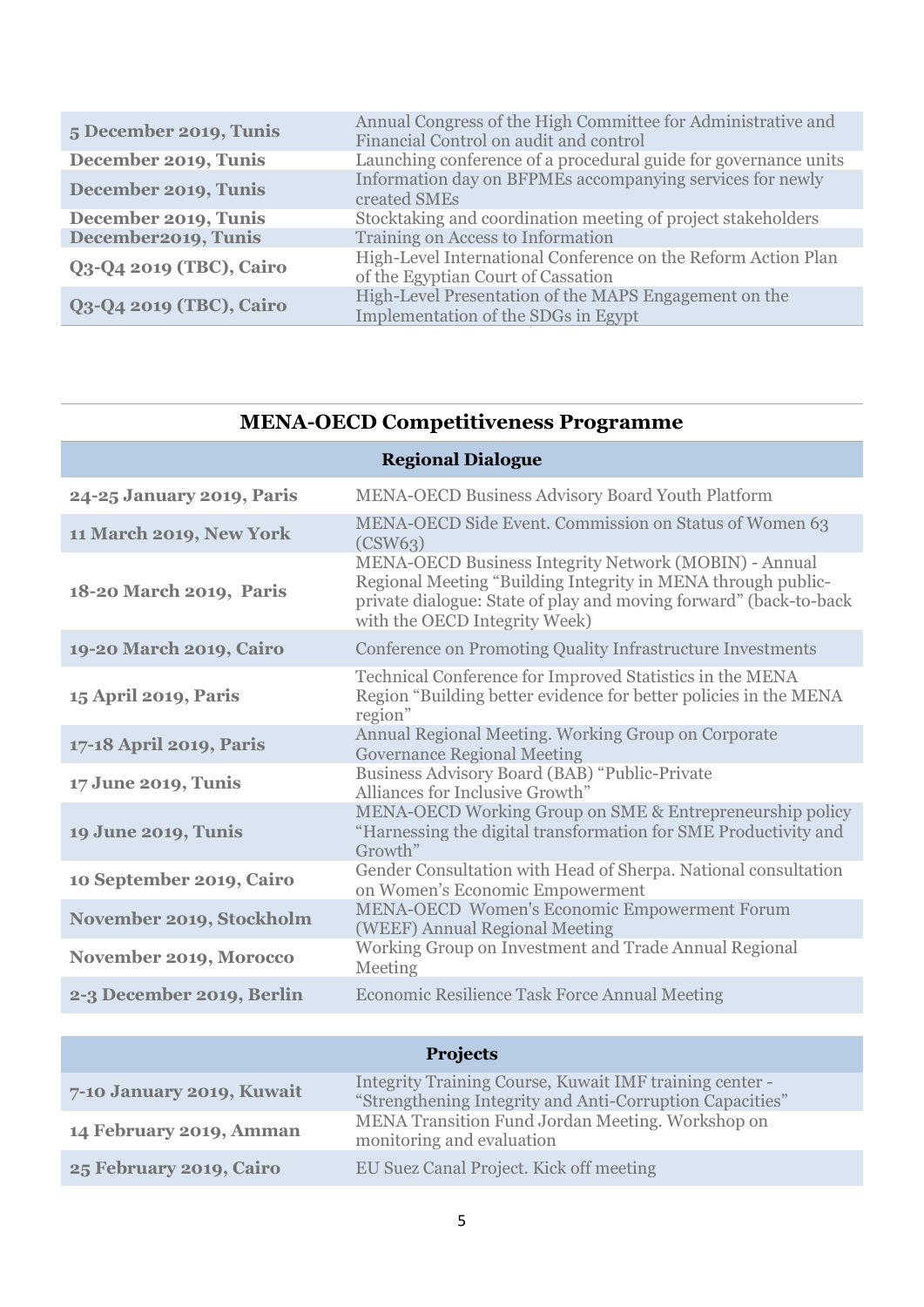| 27 February 2019, Beirut                           | Project with Economic and Social Council of Lebanon. Launch<br>event: "Building consensus for economic and social reform in<br>Lebanon"                                                                                                           |
|----------------------------------------------------|---------------------------------------------------------------------------------------------------------------------------------------------------------------------------------------------------------------------------------------------------|
| 5-6 March 2019, Tunis                              | EU-OECD Investment Programme, Regional Seminar on<br>investment qualities Advisory Board 7-National Workshop<br>"Monitoring FDI trends and quality"                                                                                               |
| 14 March 2019, Brussels                            | Businessmed - Closing Conference of the Pilot Project for the<br>Promotion of Social Dialogue in the Southern Mediterranean<br>Neighbourhood (participation in event)                                                                             |
| 18 March 2019, Barcelona                           | Union for the Mediterranean - Workshop on Informal Business<br>Integration (participation in event)                                                                                                                                               |
| 21 March 2019, Cairo                               | EU Suez Canal Project. Meeting on infrastructure and<br>Connectivity                                                                                                                                                                              |
| 8-11 April 2019, Kuwait<br>15-19 April 2019, Cairo | Training Course on Competitiveness, Kuwait IMF center -<br>"Course on improving competitiveness in MENA countries"<br>EU Suez Canal Project. Meeting on investment, procurement and                                                               |
| 16-18 April 2019, Tunis                            | integrity<br>Forum on Gender Equality (participation in event)                                                                                                                                                                                    |
| 17 April 2019, Beirut                              | Project with Economic and Social Council of Lebanon. 1st                                                                                                                                                                                          |
| 22-23 May 2019, Barcelona                          | capacity-building seminar "Institutions and tools"<br>Sommet des Deux Rives - Union for the Mediterranean: "Regional<br>dialogue on shared views" (participation in event)                                                                        |
| 27-28 May 2019, Ile des<br><b>Embiez</b>           | Sommet des Deux Rives - 3rd preparatory meeting (participation<br>in event)                                                                                                                                                                       |
| 10-14 June 2019,<br><b>Brussels/Paris</b>          | Project with Economic and Social Council. Study Tour: OECD /<br>Conseil Economique Social et Environmental de France /<br>Committee Economique et Sociale Europeene / Conseil National<br>du Travail et Conseil Central de l'Economie du Belgique |
| 23-24 June 2019, Marseille                         | Sommet des Deux Rives - Heads of State Summit (participation in<br>event)                                                                                                                                                                         |
| 24-27 June 2019, Cairo                             | EU Suez Canal Project. Meeting for work streams on<br>infrastructure, stakeholder mapping and tax incentives                                                                                                                                      |
| 1-2 July 2019, Jordan                              | EU-OECD Investment Programme, Regional Seminar on FDI<br>Incentives                                                                                                                                                                               |
| 2-3 July 2019, Tunis                               | Libya MENA Transition Fund project. First workshop of<br>extension: Monitoring Short-term action plan and training for<br>business incubators                                                                                                     |
| 4 July 2019, Cairo                                 | Conference on "Making Reform Happen in Egypt"                                                                                                                                                                                                     |
| 10-11 July 2019, Beirut                            | Project with Economic and Social Council of Lebanon. 2 <sup>nd</sup><br>capacity-building seminar "Anti-corruption, integrity and access<br>to information"                                                                                       |
| 5-6 September 2019, Paris                          | Joint conference with the Union of Arab Banks                                                                                                                                                                                                     |
| 17-19 September 2019, Beirut                       | Project with Economic and Social Council of Lebanon. 3rd<br>capacity-building seminar "Social impact of fiscal reforms"                                                                                                                           |
| September 2019, Barcelona                          | EU-OECD Investment Programme, Regional Seminar on Integrity<br>& investment                                                                                                                                                                       |
| 15-17 October 2019, Beirut                         | Project with Economic and Social Council of Lebanon. 4th<br>capacity-building seminar "Business climate and investment<br>policies"                                                                                                               |
| 22-23 October 2019, Paris                          | EU-OECD Investment Programme, Regional Seminar on<br>investment promotion                                                                                                                                                                         |
| October 2019, Cairo                                | EU Suez Canal Project. Dissemination Workshop                                                                                                                                                                                                     |